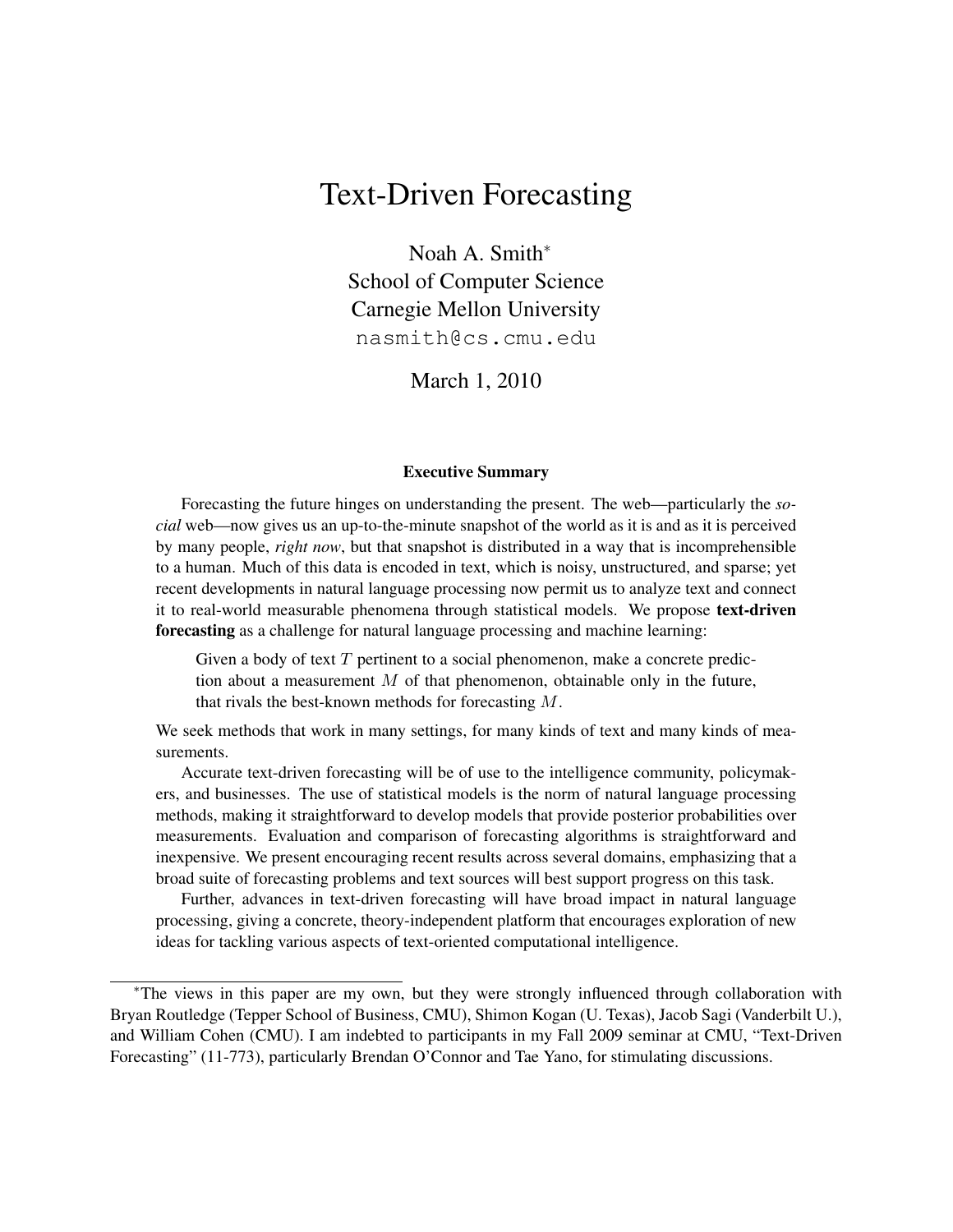#### 1 Introduction

The rise of the web as a medium for social interaction and social expression has generated much interest across the scientific disciplines. The *social* web offers a new window—that is, a new source of data—revealing the ways humans interact and communicate. The unprecedentedly large "crowd" of social web inhabitants may be a source of collective wisdom that supercedes or complements more traditional sources of knowledge.

The social web puts into sharp relief all of the classic challenges of computational intelligence, notably the challenge of language understanding. At best, text is difficult to treat automatically: people speak in diverse languages and dialects, each with its own massive, sparse vocabulary that changes daily and its own particular grammar rules and exceptions. Most sentences are ambiguous and require interpretation in non-literal ways to be meaningful. Text on the social web is even harder for computational systems to cope with. Social text is as often about opinions, perceptions, and emotions as it is about facts. If we cannot computationally represent the meaning of a news story about an earthquake, how can we hope to represent the meaning of a barrage of microblog posts instantly following that earthquake?

Although the challenges of language processing for the social web are daunting, the social web brings with it a remarkably novel asset: the text is tied in to a vast structure of metadata, including widely-studied hyperlink structure, but also temporally linked metadata. Such metadata serve to "ground" the text in a concrete, quantitative, "R" world. This connection is only available now, as the two kinds of data—real-time measurements and real-time text that discusses the same phenomena being measured—are finally brought together by the social web in myriad instantiations.

We propose the following challenge: Given a body of text  $T$  pertinent to a social phenomenon, make a concrete prediction about a measurement  $M$  of that phenomenon, obtainable only in the future, that rivals the best-known methods for forecasting  $M$ . We conjecture that solutions to this problem will have direct utility in a wide range of intelligent computing applications, and that a research program devoted to this general challenge will shed light on longstanding problems in natural language processing.

The remainder of this document highlights some recent successes with text-driven forecasting using natural language processing methods. We emphasize that each of these tasks provides a test bed that is *neutral* with respect to linguistic theories. Any model that relates noisy text to measurable, quantitative real-world phenomena can compete. If the model is probabilistic, posterior probabilities over measurements are straightforwardly calculated. Objective evaluation is cheap and straightforward: what is the error in the forecast  $\hat{M}$ ?

#### 2 Movie Reviews and Gross Revenues

Forecasting involving profit has obvious applications and tends to generate interest. Before a film hits the box office, critics attend advance viewings and publish reviews about it. Some researchers have constructed computational models that analyze the *sentiment* in a review: is the critic positively or negatively inclined toward the film (Pang et al., 2002)? A more concrete question is this: how much will the film earn at the box office? This prediction problem has been considered using many features of a film—its rating, its genre, whether major stars appear in it, its budget—but here we consider making the prediction using text produced by expert critics.

We consider 1,351 movies released between January 2005 and June 2009. For each movie, we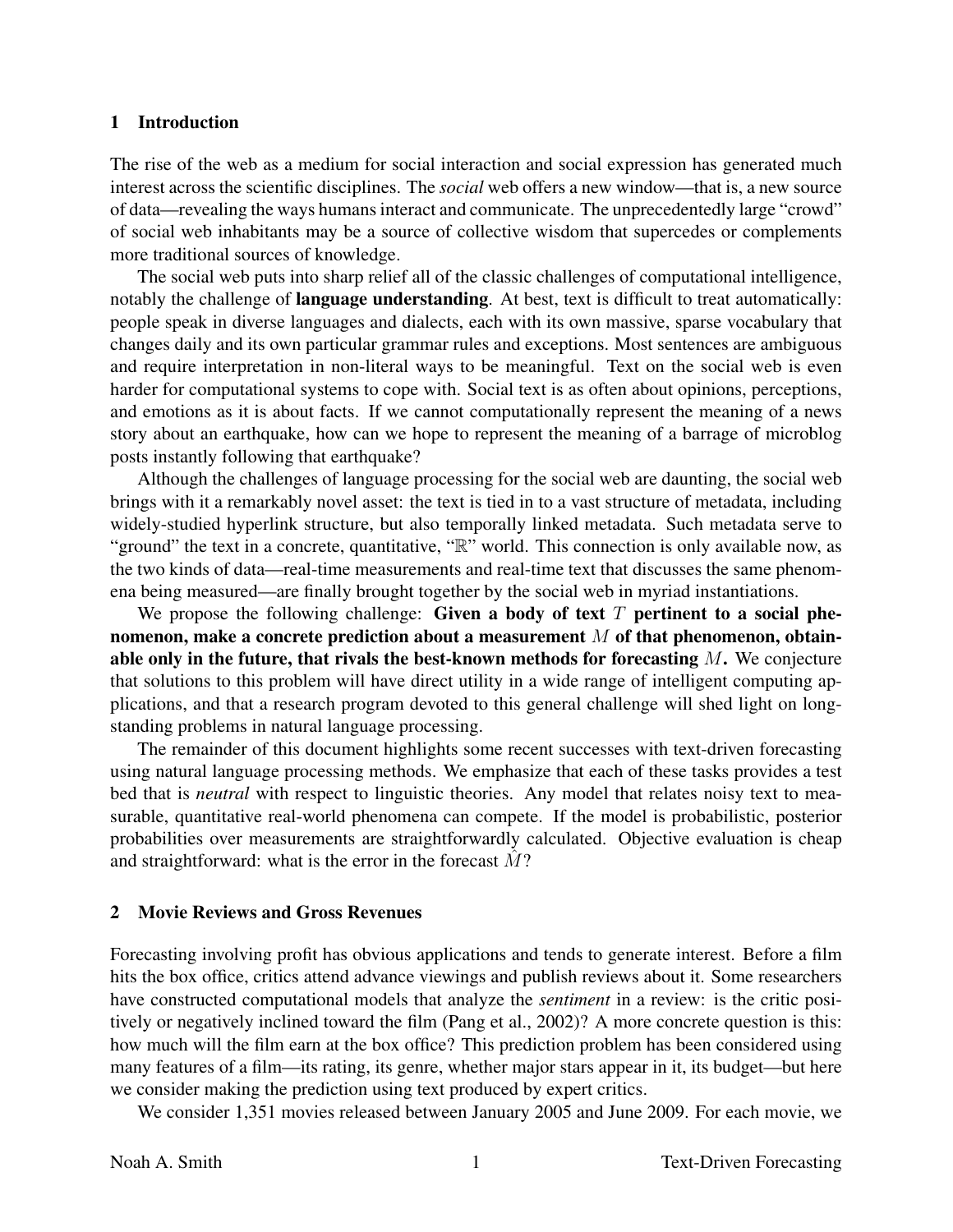| Model                                                         | Mean Absolute Error (\$) |  |
|---------------------------------------------------------------|--------------------------|--|
| Baseline Predict median from training data                    | \$7,097                  |  |
| Metadata $(D)$ {U.S. origin?, log budget, # screens, runtime} | 7,313                    |  |
| Text $(T)$ Words, bigrams, trigrams, and dependency relations | 6,729                    |  |
| Metadata and text together $(D, T)$                           | 6.725                    |  |

Table 1: Predicting per-screen gross revenues of movies. Error is calculated on a test set of 180 movies. Text reduces error by 8% compared to metadata and 5% against the strong baseline of predicting the training set median.

obtained two kinds of data The first is metadata from www.metacritic.com: name, production house, genre(s), scriptwriter(s), director(s), country of origin, primary actors, release date, MPAA rating, and running time; and from www.the-numbers.com: production budget, opening weekend gross revenue, and number of screens on which it played in that weekend. The second is reviews drawn from six review websites that appeared most frequently at www.metacritic.com. Only reviews from *before* the release date of the movie were collected, ensuring that no information from the opening weekend could appear in or influence the review.

An instance consists of the a movie's metadata  $(D)$ , its reviews  $(T)$ , and its per-screen gross revenue during the opening weekend  $(M)$ . The goal is to build a forecaster of M, using T, that outperforms a forecaster based only on  $D$  (as in past work). We applied linear regression modeling with state-of-the-art "elastic net" regularization (Zou and Hastie, 2005; Friedman et al., 2008):

$$
\min_{\mathbf{w}} \frac{1}{n} \sum_{i=1}^{n} (M_i - \mathbf{w}^{\top} \mathbf{f}_i)^2 + \lambda_1 \|\mathbf{w}\|_1 + \lambda_2 \|\mathbf{w}\|_2^2
$$
\n(1)  
depends on  $D_i, T_i$ , or both

where *n* training examples are used for learning. The model is trained on 988 examples from 2005–2007 and regularization constants  $\lambda_1$  and  $\lambda_2$  are tuned on examples from January–August 2008. We evaluate the model by forecasting  $M$  for each movie in September 2008–June 2009. We calculate the mean absolute error (MAE) between  $\hat{M}$  and the actual gross earnings per screen M. Objectively measured results are striking; see Table 1. Models that use text alone or in addition to metadata outperform the metadata model. (More variations of this formulation and experiments are explored in a forthcoming paper, Joshi et al., 2010.) Note that our regression model results in sparse coefficients (most  $w_i = 0$ ). The metadata-only model selected only four features (see Table 1). The combined model ruled out all but two non-text features (log budget and U.S. origin), effectively deciding that the text contained most of the information in the metadata. This is consistent with an inspection of the models; see Joshi et al. (2010), where we see strongly-weighted words corresponding to ratings, genres, specific people, as well as sentiment words. This model is *probabilistic* and can be used to calculate posterior distributions over earnings.

### 3 SEC Reports and Volatility of Returns

It is widely known that predicting returns or profit is a difficult problem. There are, however, other properties of financial markets that may be predicted, and which are still useful. Risk is one such example; in Finance, risk is often quantified in terms of volatility, or the standard deviation of returns over a period of time. In financial reports mandated by the Securities Exchange Commission, publicly traded U.S. firms are required to disclose (among other things) sources of risk. We consider annual reports known as "Form 10-K" and aim to predict volatility in the year following a report's publication.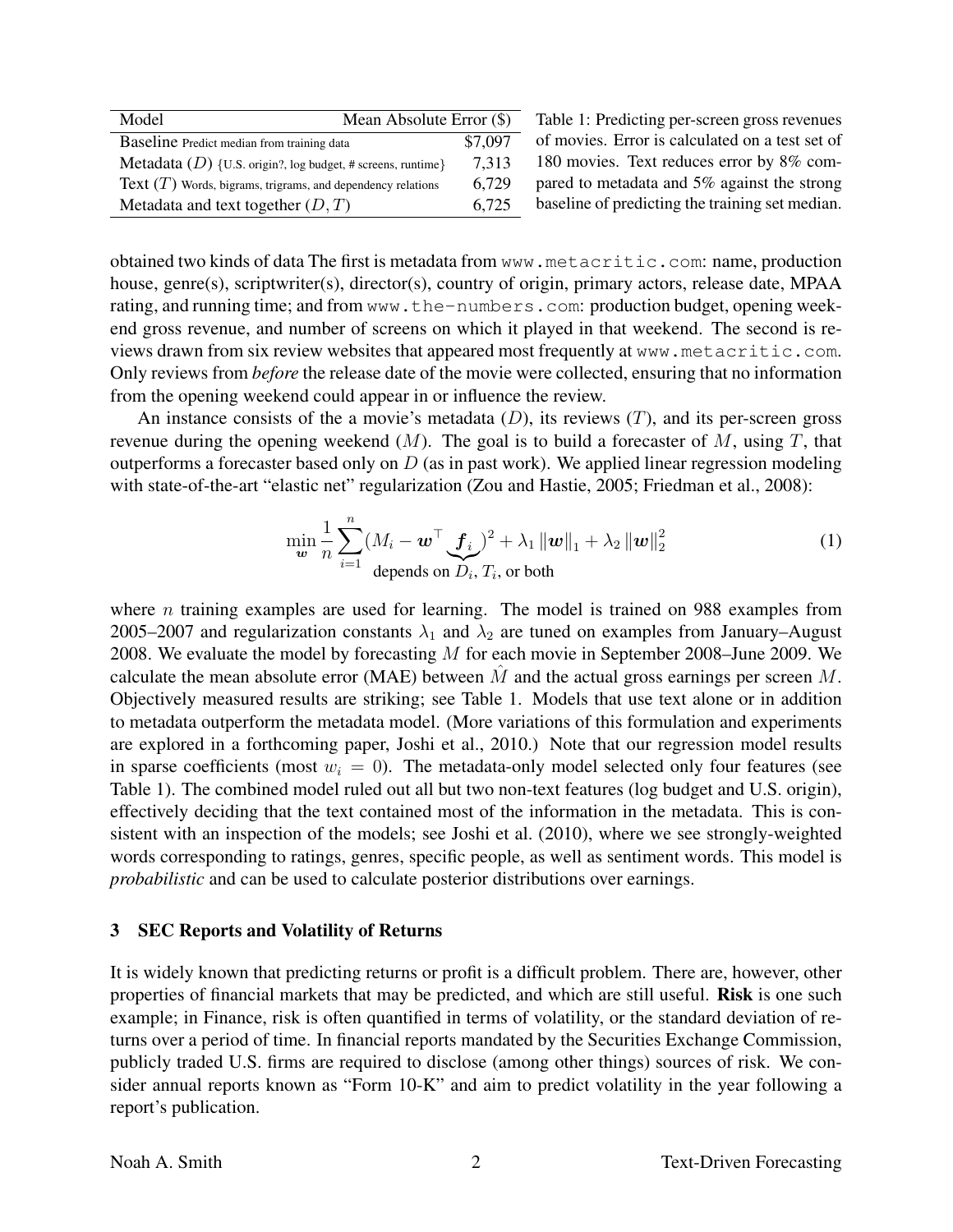|                                                                  |        | 0.005         |       |       |                     |       |           |           |
|------------------------------------------------------------------|--------|---------------|-------|-------|---------------------|-------|-----------|-----------|
|                                                                  |        |               |       |       |                     |       |           |           |
| Mean Squared Error of $\log \hat{V}^{(+\overline{12})}$<br>Model |        |               |       |       |                     |       | estimates |           |
| <b>Baseline:</b> $\hat{V}^{(\pm 12)} = V^{(-12)}$                | 0.1873 | $\geq -0.005$ |       |       |                     |       |           |           |
| Text $(T)$ only: Words and bigrams                               | 0.1729 | $-0.010$      |       |       | accounting policies |       |           |           |
| History and text together $(V^{(-12)}, T)$                       | 0.1599 | $-0.015$      |       |       |                     |       |           |           |
|                                                                  |        |               | 96-00 | 97-01 | 98-02               | 99-03 | $00 - 04$ | $01 - 05$ |

Figure 1: Left: Predicting volatility for  $n = 3.612$  firms following their 2003 10-K reports (training on 12,853 reports from 1998–2002). The non-text baseline is historical volatility,  $V^{(-12)}$ . Right: Change in the regression coefficients for two words, over time. *Accounting policies* and *estimates* were weak indicators of high log-volatility, but later became strong indicators of *low* log-volatility.

|                         | "High Volatility" Terms: loss, net loss, expenses, year #, obliga- | Table 2: Terms with strong re-     |
|-------------------------|--------------------------------------------------------------------|------------------------------------|
|                         | tions, financing, convertible, additional                          | gression coefficients in the model |
| "Low Volatility" Terms: | rate, net income, properties, income, divi-                        | for 1998–2002. $#$ matches any     |
|                         | dends, distributions, earnings, unsecured                          | numeral.                           |

We collected 26,806 10-K reports, consisting of a quarter billion words, from 1996–2006, and used financial data to calculate the volatility for the firm that published each report in two periods: the twelve months before the report  $(V^{(-12)})$  and the twelve months after  $(V^{(+12)})$ . The latter is the target value we seek to predict. Because volatility shows strong autocorrelation, simply predicting  $V^{(+12)} = V^{(-12)}$  performs as well as many existing financial models.

We used a linear regression model, in this case trained using support vector regression (Drucker et al., 1997), to predict  $V^{(+12)}$  from word and bigram frequencies in Section 7 of 10-K reports, optionally including  $V^{(-12)}$  as a feature. Figure 1 (left) shows one set of experimental results where the text-only model outperforms the baseline, and where the two together work even better. Table 2 shows features that were learned to be strong indicators of high and low volatility. Many more experimental results are presented in our recent paper, Kogan et al. (2009). (E.g., as a result of constructing models of volatility from text, we found that reports from after 2002 were more informative about volatility (lower error). Further analysis has led to a strong case that the Sarbanes-Oxley Act of 2002, passed by the U.S. Congress to reform financial reporting, and related reforms, affected 10-K informativeness.)

### 4 Political Blog Reader Behavior

So far we have discussed scenarios where the text provides information about the future; our interest in the text ceases once future events occur. A different situation is one where the text is intrinsically interesting, and we wish to measure that interest. Can we use properties of a piece of text to predict its inherent interest to potential readers?

For example, we created a dataset of 7,930 blog posts drawn from five American political blogs in 2007–8.<sup>1</sup> Each blog allows readers to leave comments on the post, with comments marked by a site-specific username. In two studies, we have predicted the individual (Yano et al., 2009) and aggregate (Yano and Smith, 2010) behavior of blog readers.

 $1$ Our dataset is publicly available at http://www.ark.cs.cmu.edu/blog-data.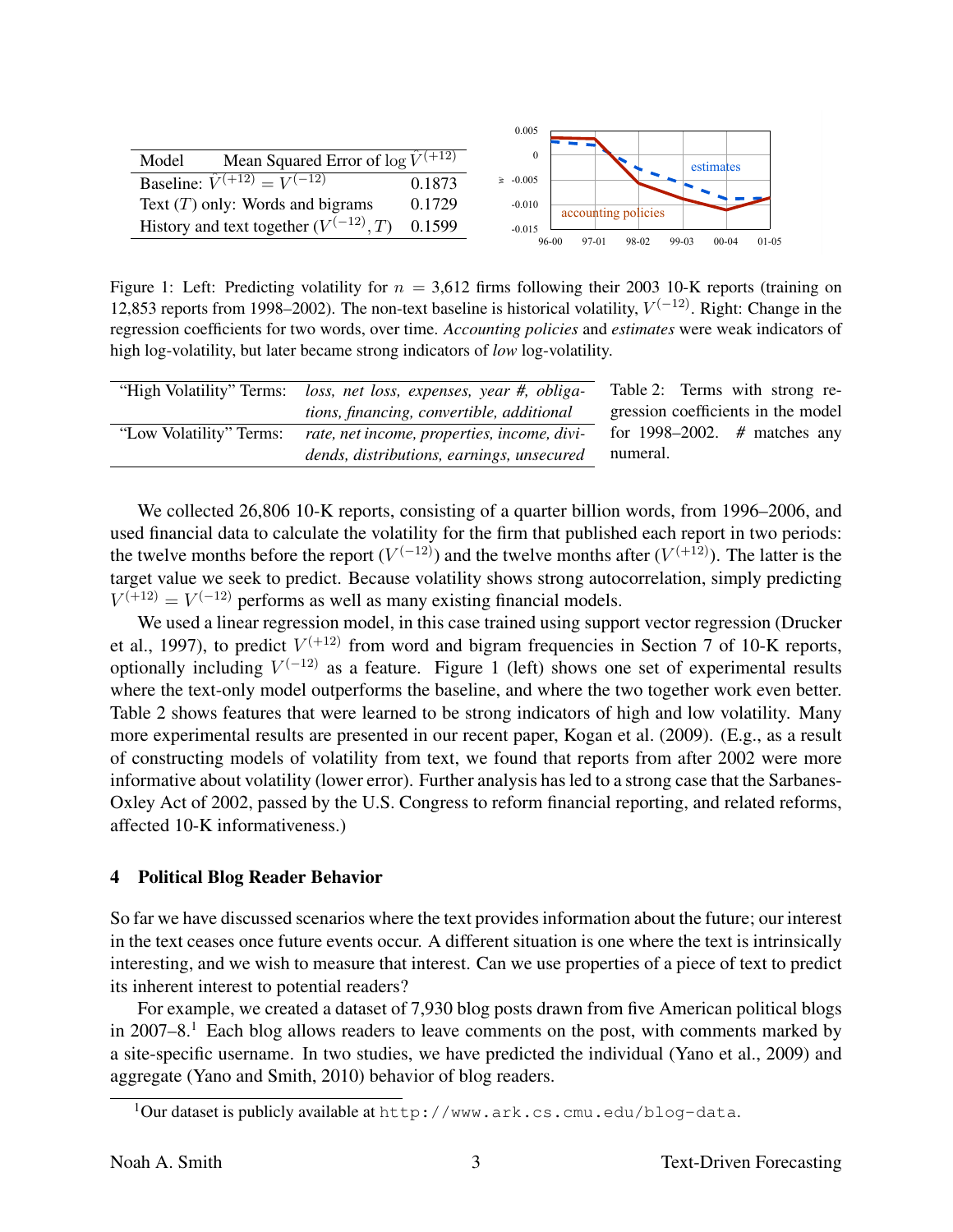

Figure 2: The lighter, blue, more volatile line shows the Gallup daily "Economic Confidence"index during June–October 2009. The darker black line is a smoothed ratio of positive to negative words per day, using the sentiment lexicon of Wilson et al. (2005) and past-25-day smoothing. The ratio is calculated from Twitter "tweets" that mention the word *economy*.

For this problem we experimented with hidden-variable models based on latent Dirichlet allocation (LDA; Blei et al., 2003). Learning such models produces not just a forecaster, but "topics," or soft word clusters that tend to be topically coherent and can be quantitatively linked to the prediction. Here we summarize some key findings relating to the single-author, left-leaning blog http://www.matthewyglesias.theatlantic.com; see the papers cited above for much more. For the task of predicting the five most likely commenters per new post (in unseen test data), our "CommentLDA" model achieved 27.5% precision, compared to a Naïve Bayes "bag of words" baseline achieving 25.1%. More strikingly, the model discovered topics relating to religion, domestic policy, the Iraq war, energy, and the Democratic primary election, among others. Qualitatively, commenters tend to be more off-topic, more direct, more emotional, and talk about more tangible things than the blog author. For the task of predicting which posts would achieve more than average comments (measured in the number of words), we built a model combining CommentLDA with Poisson regression. Compared to Naïve Bayes "bag of words," our precision drops slightly (72.5% to 70.2%), but recall increases from 41.7% to 68.8%. The model learned, for example, that race, civil rights, and policy discussions get readers more excited than the blogger's musings on sports and book reviews.

Blogs are complex, coupling language with social systems. Unlike widely-studied news, the language does not aim to merely report facts, but to persuade, motivate, make fun, and argue. We believe the blogosphere offers tremendous opportunities for forecasting applications; our work so far has only focused on single-blog, blog-internal predictions.

### 5 Microblogs and Public Opinion

An even more dynamic, broad-participation platform is exemplified by microblogs like Twitter. Twitter users post short (average eleven words) updates at short intervals. Any one "tweet" is unlikely to be informative, but taken as a whole, we have found remarkable trends. Figure 2 shows how a simple aggregate score based on positive- and negative-sentiment word frequencies closely tracks a time series of tremendous interest to investors. The score is derived from tweets mentioning the word *economy*. The time series is Gallup's "Economic Confidence" index, which is reported daily based on three days of polling.<sup>2</sup>

Polling is expensive and slow; it requires asking many people what they think. If public opinion can be measured from free, openly available data that people generate *without* being prompted, then

<sup>2</sup>http://www.gallup.com/poll/122840/gallup-daily-economic-indexes.aspx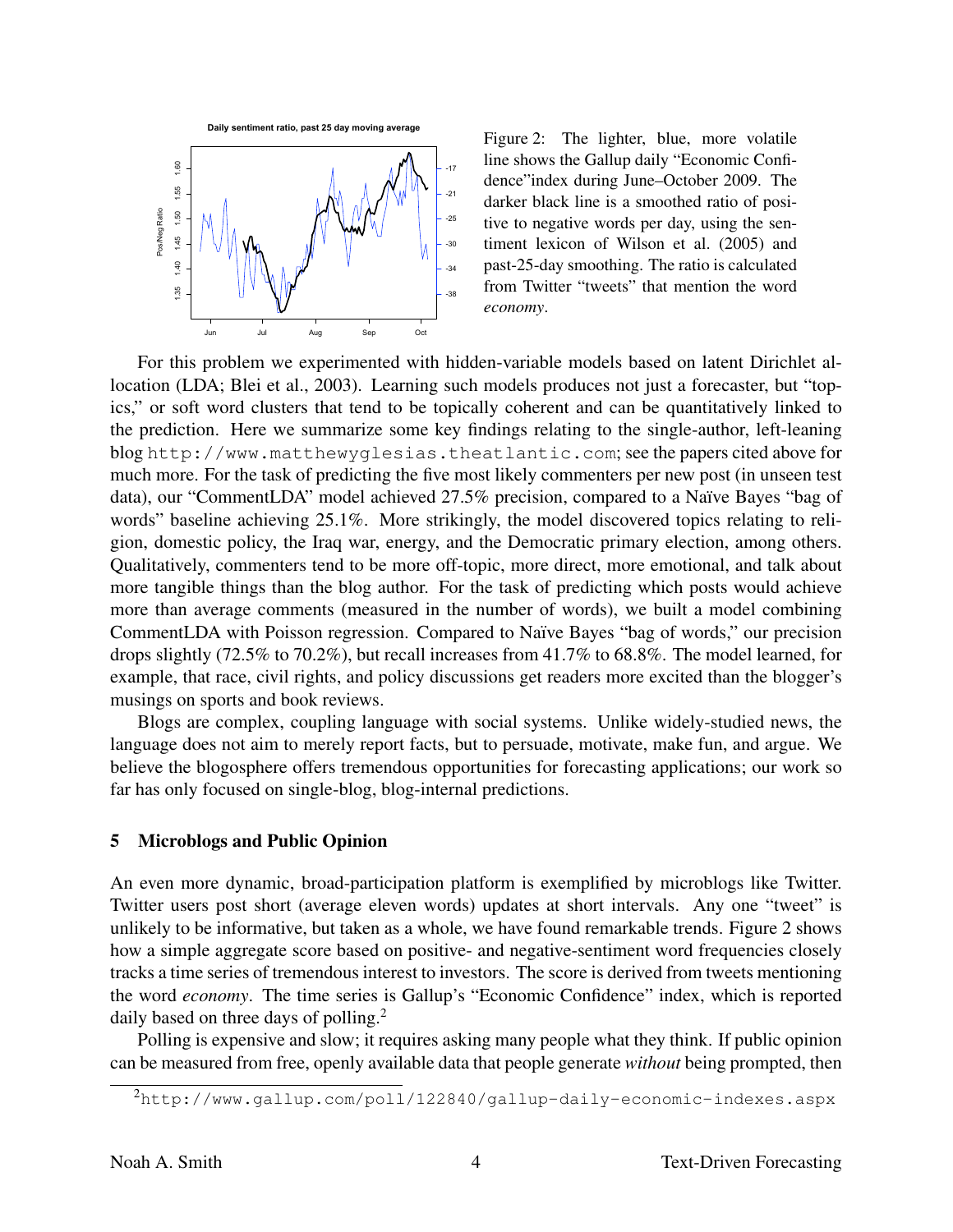we may also be able to predict trends more quickly than using traditional polling methods. A more full discussion is presented in O'Connor et al. (2010); we have also found promising connections between Twitter text and presidential approval ratings.

## 6 Additional Scenarios

Discussing the above results has led to a huge number of ideas about where else text-driven forecasting might be useful. A few follow; many more are conceivable.

"Text" need not refer to assertions posted for the world to read. For example, Google researchers have found that search queries submitted to its search engine—a variation on text—can predict trends in the spread of contagious disease (Ginsberg et al., 2009).

The language of policymaking lawmaking is often inscrutable. By building forecasting models that predict lawmakers' votes on a bill, we may discover systematic connections between political positions and coalitions and this domain's language (Thomas et al., 2006).

None of the techniques used so far rely heavily on language-specific resources.<sup>3</sup> Hence textdriven forecasters can be built for text in any language that can be segmented. We expect that deeper linguistic processing will improve these models, but an intriguing idea is to use the information discovered by the forecasting model to support the development of language processing resources and tools for additional languages.

## 7 Challenges

The obvious challenges are (i) selecting the right text data to answer a given forecasting question, (ii) appropriately analyzing those data, (iii) discovering the complex relationship between textual clues and future measurements through sophisticated but scalable machine learning, and (iv) building techniques that are applicable across many forecasting problems. Some short-term methodological issues involve appropriate evaluations when the data come in a time series (as in §5) and hence are not IID, and defining the characteristics of a problem where text-driven forecasting has the potential to be useful and accurate (i.e., information about the future *is present* in the text, if hard to extract). Other challenges that could develop into long-term research plans include improving the interpretability of models (not just *what* is predicted, but *why*?), improving the generality of the technique, so that a broad range of predictions are possible, reporting predictions with confidence scores, and learning what information is trustworthy.

## 8 Conclusion

Text-driven forecasting holds promise for advancing the state of the art in intelligent text processing that is grounded in objective reality. The framework is fundamentally empirical, will inspire young scientists, and is amenable to a huge diversity of approaches building on different linguistic and computational theories. The problem is hard—many future events cannot be forecasted using text but recent advances in natural language processing and machine learning suggest that the time is right to address the challenges.

<sup>&</sup>lt;sup>3</sup>The parsing used in §2 can be removed with a slight performance degradation, or an unsupervised parser can be trained for a new language; see Smith, 2006.